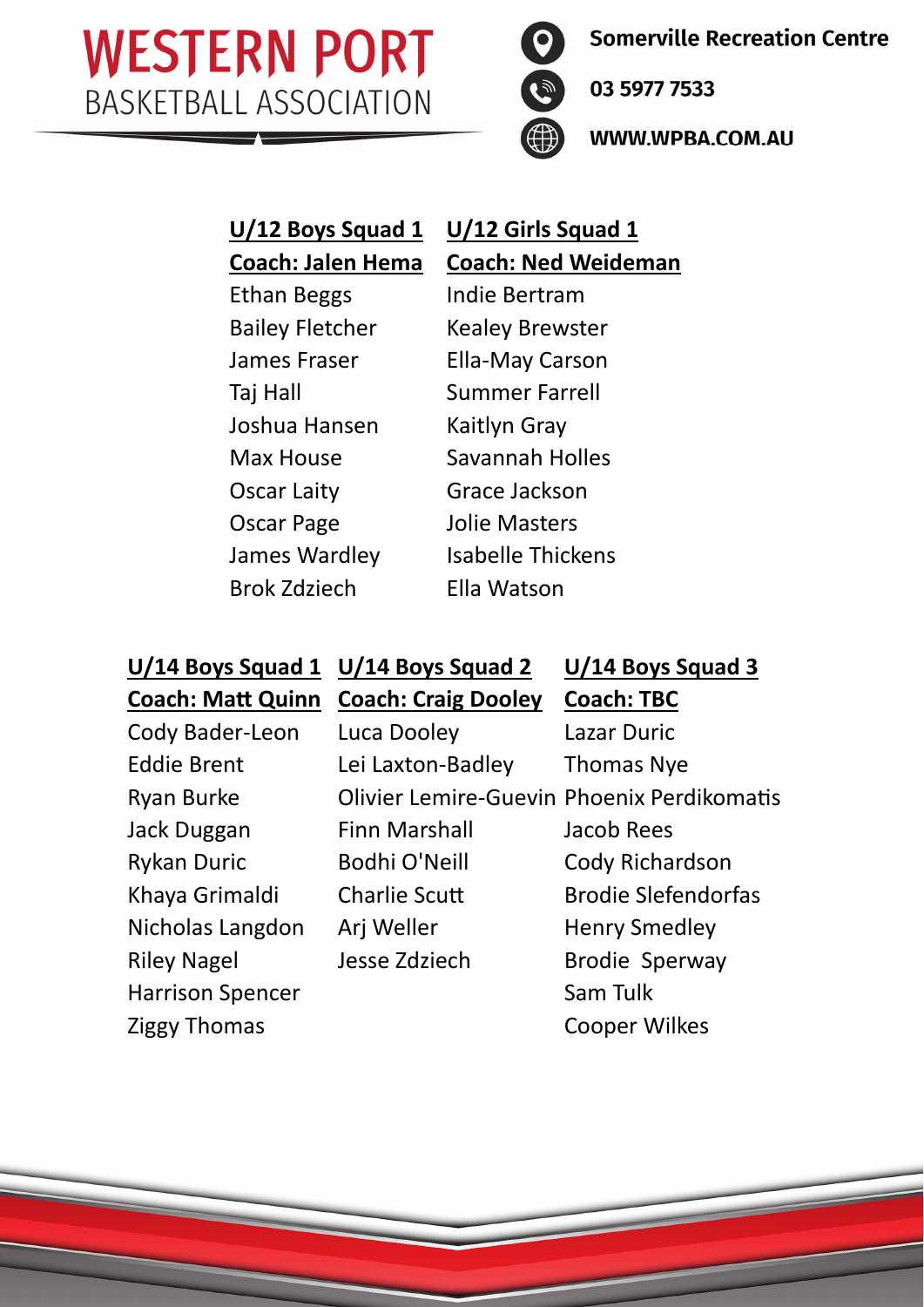

**Somerville Recreation Centre** 

03 5977 7533

WWW.WPBA.COM.AU

#### **U/14 Girls Squad 1 U/16 Girls Squad 1 U/16 Girls Squad 2 Coach: Virginia Anderson Coach: Joe Berkelmans Coach: Steve Boland**

Jessica Amos **Georgia Austin** Charlotte Austin Helena Bilic **Tayla Corbett** Maylah Boland Indiana Brew Layla Cutajar‐Leo Mia Brewer Cherish Elisaia **Isabella Dempsey** Caitlin Burridge Jessie Johnson Emily Smith Brylee Brew Ella Maynard Mikayla Smits Emma Camilleri Jessica McDermott Heidi Sprague Shae Gray Lily Miglioranza Tamika Melrose Eliza Kumnick Matilda Templeton Isabelle McCullough Keira Mawdsley Serena Villani Kaitlyn Dastey Keeley Thornell

**U/18 Girls Squad 1 Coach: Warren Heigh**  Sophie Adams Piper Myles Matilda Negri Bubby Tereva Leila Beggs Charlize Day Briony Helweg Alyssa Molloy Dakota Nicholls Ruby Sekhon Madeline Selman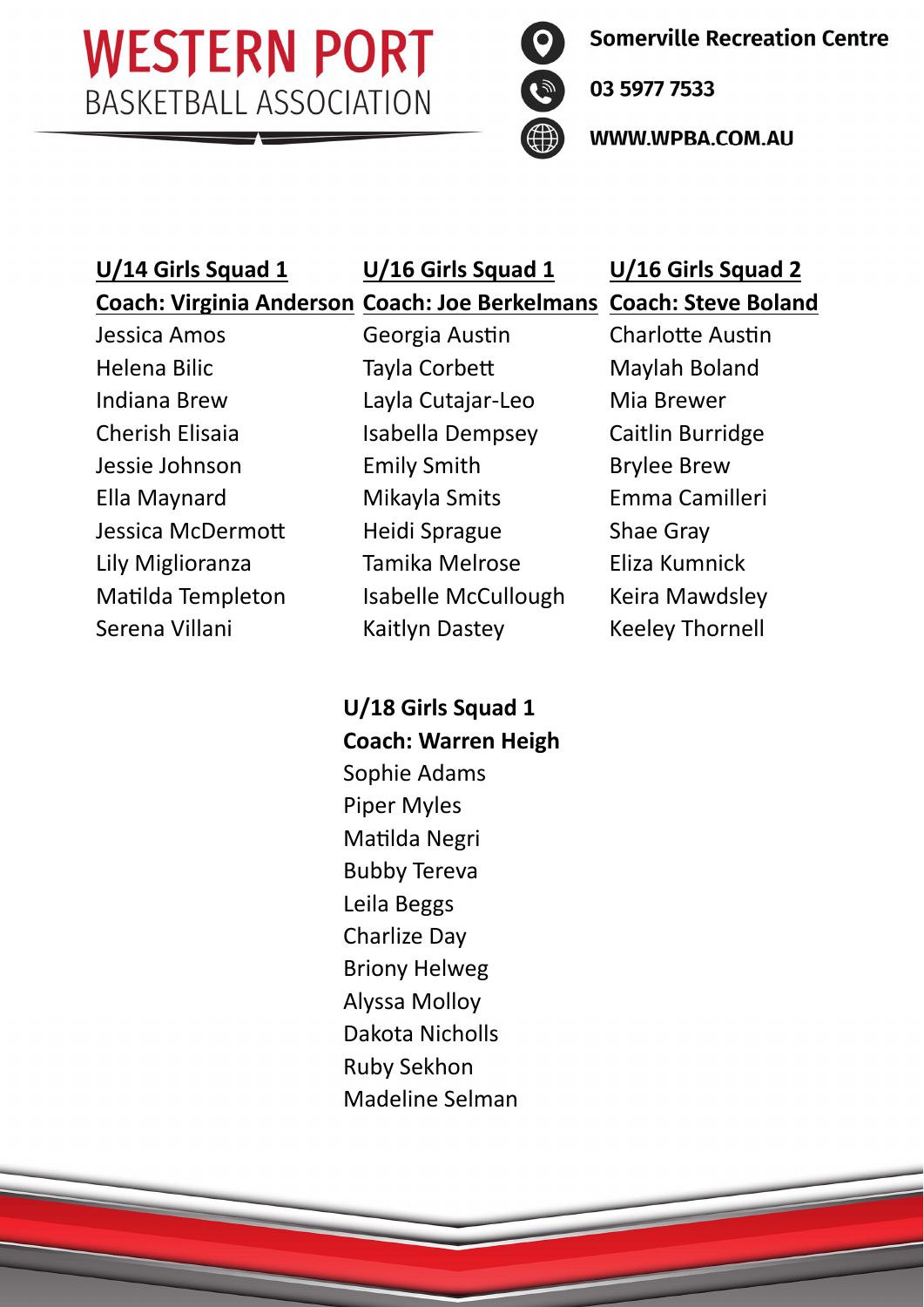

**Somerville Recreation Centre** 

03 5977 7533

WWW.WPBA.COM.AU

# **U/16 Squad 1** U/16 Squad 2

Heath Brisbane Eden Crane Bailey Grech Jet Morrissey Boe Hill Cayden Pratt Thomas Horne Joseph Prucendo Lenny Llinares Braydon Ross Taj Martin Aidan Scutt Nash Notman Jack Sleath Zane Shepherd Aaron Swords Brodie Underwood Heath Williams Oliver Weekes Lachlan Williams

# **Coach: Rhys Smith Coach: Joel Williams**

Jake Wray

#### **U/16 Squad 3 U/16 Squad 4 Coach: Evan Johnson Coach: Cheryl Peters**

Tyson Brown Koby Barker Keagan Cox Cooper Burke William Doughton Aidan Byrne Rory Johnson Kobe Dillon Cooper Lindorff Maxwell Green Sam Medley Zak Meo Hunter Robertson Lucas Ray Harlem Shaw Lucas Rodwell Tristan Skillen Logan Sparkes Max Walton Joshua Wadey

William Worland‐Hayes